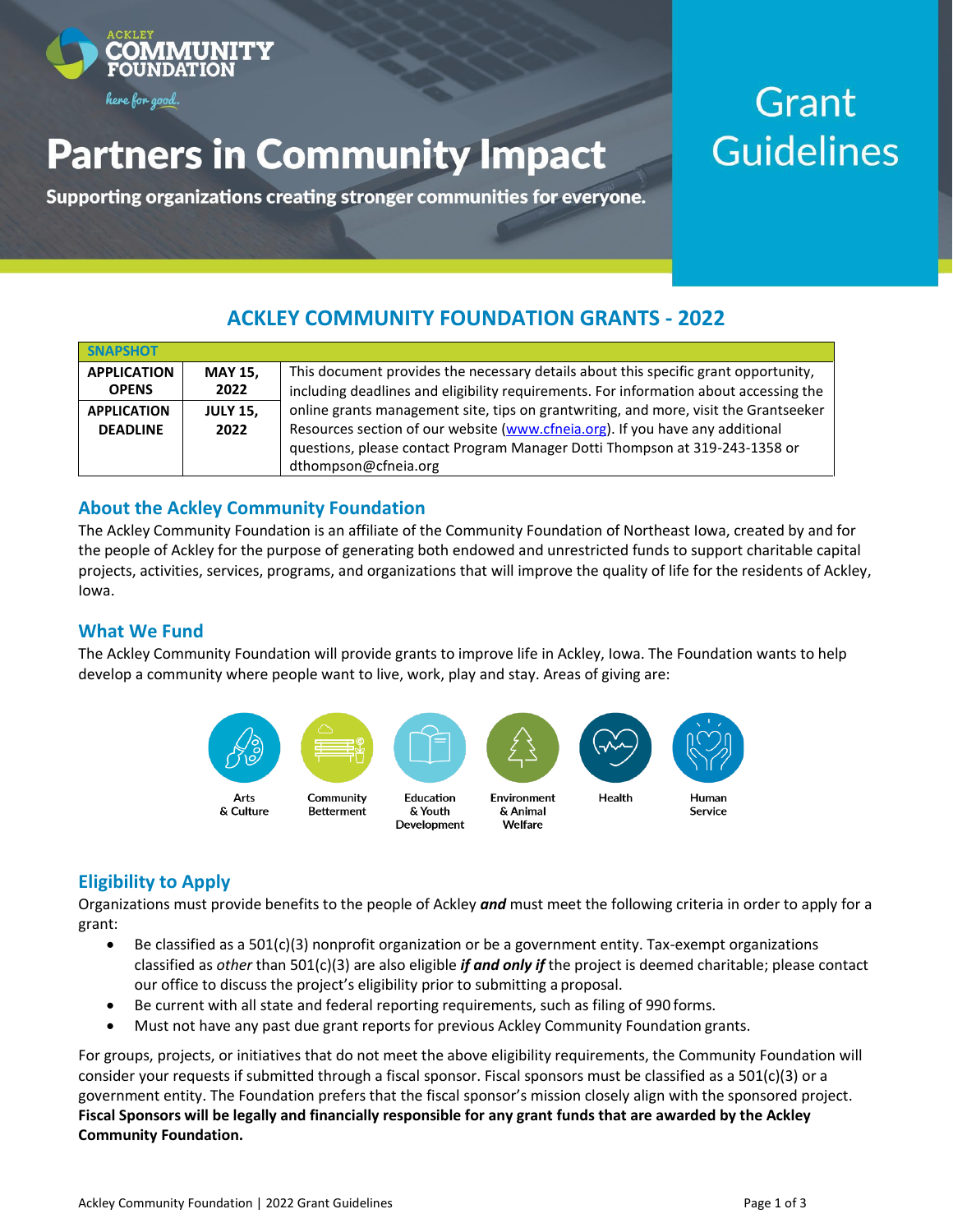## **Restrictions**

In addition to the eligibility requirements, the following restrictions also apply:

- **Applications for fireworks or related projects are not eligible.**
- One application per organization: exceptions may be made for government entities or Fiscal Sponsors. Government and school departments must submit applications through the main account fortheir city/school.
- Only one application per city/school department may be submitted. *Please contact our administrative office to determine if an account has been created.*
- **Minimum request amount is \$500.** Most grant amounts range from \$500 \$3,000.
- Inherently religious activities such as religious worship, instruction, or proselytization or activities that promote specific religious doctrine are not eligible.
- Requests for funds that are to be re-granted or re-distributed by the applicant will not besupported.
- Requests for political/lobbying activities or for debt repayment/reduction are not eligible.
- L**ate, incomplete, or hard copy applications will not be considered.** Incomplete applications are those that are in DRAFT mode at the time of the application deadline.

#### **Review Criteria**

Applications will be reviewed and scored on the following elements:

- **Organization**  The overall health of the organization and how the application reflects the organization'scapability for completing the project.
- **Feasibility** The probability the project will be successful, including the organization'slevel of staff/volunteers and collaboration with community partners.
- **Community Need and Outcomes**  The need for the project and how the proposed outcomes impact the community/county.
- **Collaboration** *–* The level of collaboration for the project's successwith other organizations, community members, and/or government entities.
- **Project Budget**  The details of the budget and the ability to secure and/or leverage other funding sources, including in-kind services.

## **Funding Priorities**

#### *The ACF Committee places high priority on funding projects that:*

- Address a community-based need, demonstrate broad community support, and benefits the community as a whole.
- Show the organization's ability to leverage funding and support from other sources, with budgets clearly showing all matching funds for the project.
- Maximize community resources through cooperation and collaboration with other organizations in the community and avoid replication of services, programs, or projects.
- Reflect organization and staff's capacity to achieve the desired results of the project.
- Show sustainability without additional long-term financial commitments from ACF.

#### **Grant Selection Committee**

The Ackley Community Foundation is made up of community volunteers from throughout Ackley. This committee is responsible for making funding recommendations to the Community Foundation of Northeast Iowa's board of directors. The Committee carefully reviews and considers all eligible applications based on the guidelines stated herein. The 2022 Governing Committee is:

| Paula Abbas   | Jason Gabel     | Barbara Keninger |
|---------------|-----------------|------------------|
| Sheryl Arends | Becky Jansonius | Matt McNeal      |
| Krista Dieken | Darren Jansen   | Taresa Trueblood |